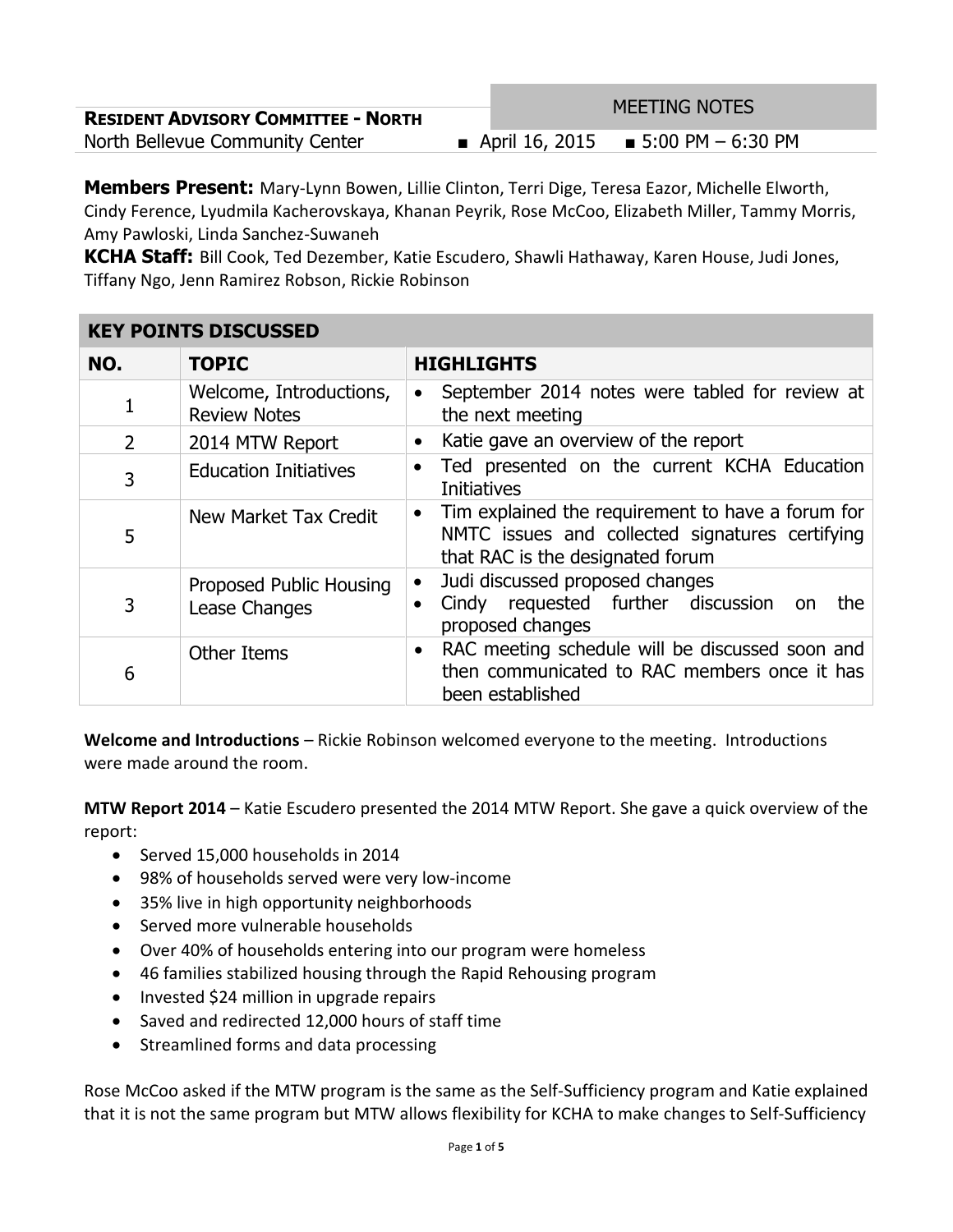programs like the Resident Opportunity Plan. Cindy Ference asked if the full MTW report is online and Katie said yes, it is and she will send a link to be distributed to the group.

**Education Initiatives** – Ted Dezember discussed KCHA's Education Initiatives. He handed out a report that details the Education Initiatives at KCHA. There are 20,000 kids across King County that are living in KCHA-assisted housing and span across 19 school districts. The Education Initiatives focus on multiple areas: Housing Security, Classroom Stability, Geographic Choice, Access to High Quality Early Learning, High Quality Out-of-School Programs, and Parent Engagement.

KCHA is involved in education because we want kids to be prosperous and graduate high school prepared to do whatever they want to do. The work is aimed at ending the cycle of poverty. Not very many school districts and housing authorities have partnered around the common cause of ending the cycle of poverty, which makes these initiatives exciting.

The focus of the Education Initiatives began with elementary schools but is now expanding to middle and high schools. The Initiatives focus on four strategies:

- Access to High Quality Schools Community Choice Program provides families with the choice to move to higher opportunity neighborhoods
- Rapidly Rehousing Homeless Families KCHA works with McKinney-Vento liaisons in Highline Public Schools to help house homeless families, which saves the school district transportation costs
- Aligning Home, Neighborhood, and Schools for K-12 Success Partnering with school districts and communities on Place-Based Initiatives to make sure that every child is successful
- Strengthening Classroom Stability KCHA helps families in Highline Public Schools move within the school district and encourages families that must move to do so during the summer in order to avoid interrupting children's learning

Teri Dige asked if there is anything in the Education Initiatives about drugs, alcohol, and violence. Ted responded that all of the youth providers that we have contracts with have components of their curriculum that are dropout prevention, drug and alcohol prevention, and counseling available for kids through partners. Teri also asked if it KCHA has considered going to Alcoholics Anonymous or Narcotics Anonymous to have people come present about recovery to youth. Ted said that it is a good idea and made note of it.

Lillie Clinton asked how KCHA is involving parents in the 0 to 5 age group to help them encourage learning of basic information such as names of parents. Ted responded that KCHA is still building what the strategy looks like for the 0 to 5 group. A lot of family engagement programs have come out recently such as Kaleidoscope's Play & Learn, which helps parents and caregivers engage with their children in learning. Lillie also asked if families are encouraged to go to libraries as well and Ted said that yes, they are encouraged to go to libraries and libraries are partners with KCHA on these Education Initiatives as well.

Rose asked if KCHA has a plan for children that are slipping through the cracks and not involved in programs. Ted explained that KCHA is working with school partners to identify at-risk students that could benefit from the programs that KCHA is building. He added that his vision is that KCHA's youth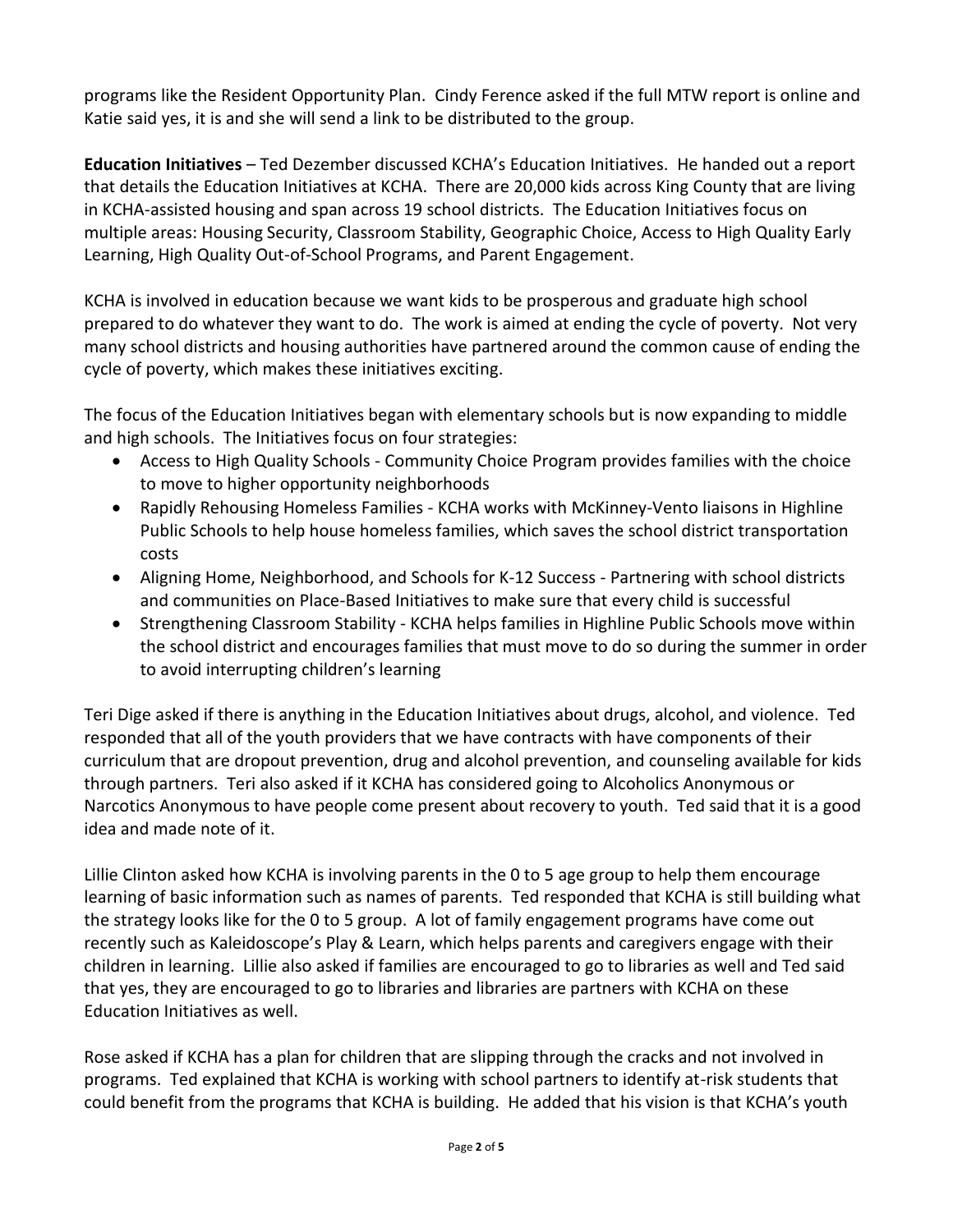programs will become so high quality that students will want to stay in the programs and avoid becoming at-risk.

Khanan Peyrik asked if KCHA plans to partner with police due to violence in schools. Ted said yes, police are engaged in conversations around what we are doing in KCHA communities to make them safer places to live. Schools would have to make their own policies around safety within the schools.

**Review Notes** – Lillie requested that RAC members take home the notes from the September 2014 meeting to review since they were not included in the packets that were mailed to members. Any recommended changes would be discussed at the next meeting and the notes would be up for official approval. The group agreed to do so and will make a decision on the notes at the next meeting.

**Proposed Public Housing Lease Changes** – Judi Jones presented on the draft revision of the Public Housing lease. This only applies to Public Housing residents, not Section 8 residents. The new form is more streamlined and most of the changes are clarifying things that we already do. Lillie asked what the difference is between Public Housing and Section 8 voucher holders that are in actual single housing. Judi explained if it is a Public Housing unit owned and operated by KCHA, then this lease would apply to them.

Mary-Lynn Bowen said she was told by her manager at Village at Overlake Station that they are no longer leasing but still accept Section 8. She wanted to know what that means so Judi responded that if they still take Section 8 then Mary-Lynn shouldn't be effected as far as she is aware. Mary-Lynn added that her rent is going up in June but she hasn't heard what her portion of rent would be so she was wondering what to do. Judi said she should contact her Housing Specialist for more information. Marcia Magee asked why Section 8 rent at Village at Overlake Station is higher than market rate. Judi said she would need to look at the numbers Marcia is looking at in order to understand the situation and suggested contacting the property manager about the issue to receive accurate information.

Judi explained that part of the process of revising the lease is making sure people can understand it and receiving feedback on the revised version. She walked through the proposed changes:

- **First page:** EASY Rent and WIN Rent program information was inserted as well as an explanation of how rent is calculated, which eliminates the need for the addendum that we currently use.
	- $\circ$  Teri commented that the part about tenants using more than the maximum allowance for any utility service is scary. Judi explained that KCHA has three properties (Firwood Cicle, Burndale Homes, and part of Valli Kee) that are on master meters so instead of having individual utility bills, residents at the three sites get billed for excess usage if their unit goes over the maximum allowance. KCHA is currently working on getting individual meters for those properties.
	- $\circ$  Linda Sanchez-Suwaneh asked if people are notified if they people over the limit and Judi said yes, residents at the three properties are notified if they go over.
	- $\circ$  Rose asked if Budget Billing is available and Judi said residents that are being billed directly have the ability to work that out with the energy companies on their own.
	- o Teri asked about rent being paid on the first of the month and was wondering what happens if people do not get paid on the first of the month. Judi responded that KCHA does not charge delinquent amounts until after the seventh of the month. Rose added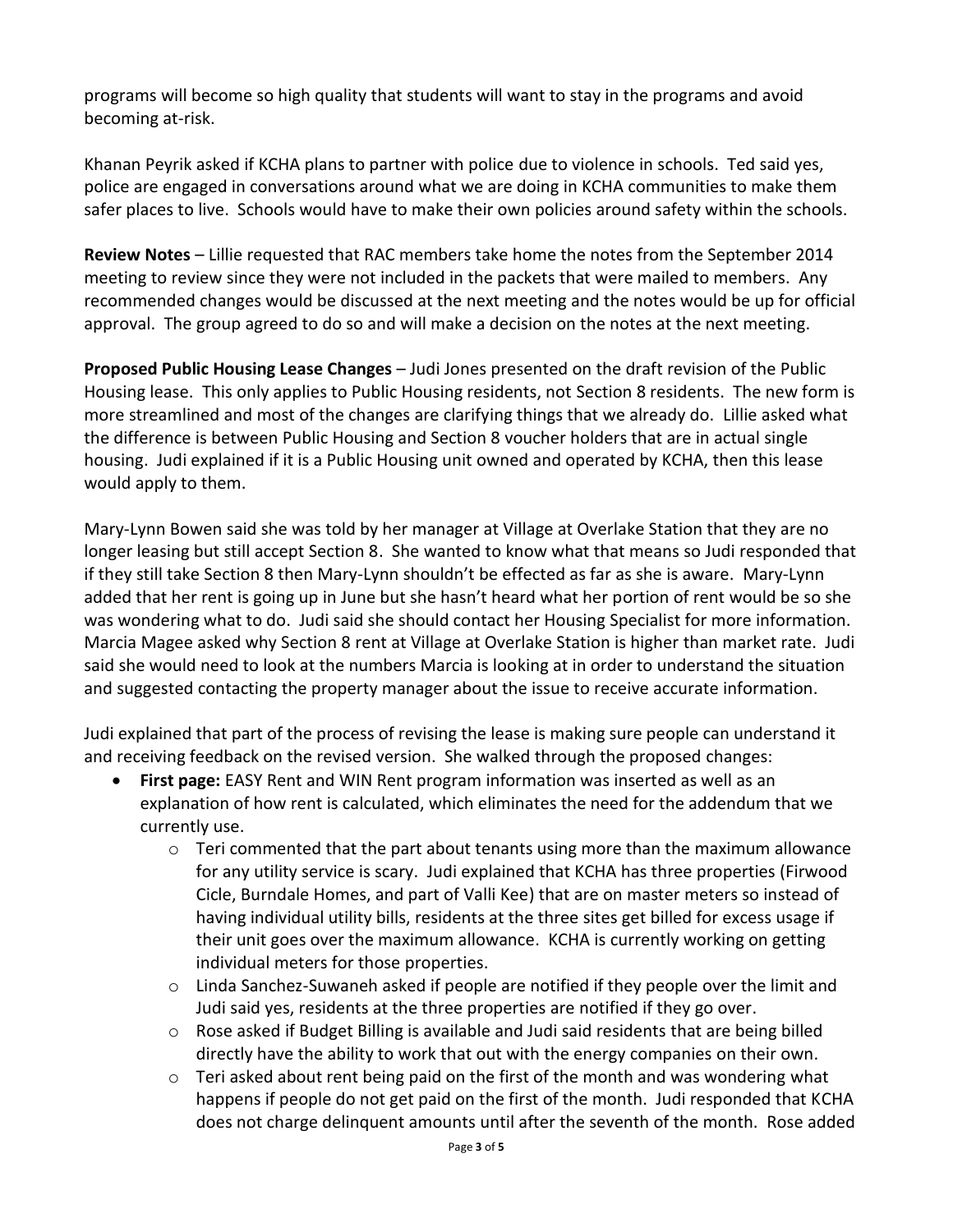that people have different paydays and asked about exceptions to the rule. Judi explained that rent is not considered late unless it is received after the seventh of the month. If KCHA is aware that there is a legitimate issue with a resident paying by the first of the month, they will work with them to get the rent paid ahead so they are still able to pay on time.

- $\circ$  Marcia asked about why rent went up at Village at Overlake Station due to property taxes when she is under the impression that KCHA does not pay property taxes. Judi said just because KCHA owns a property does not mean we don't pay property taxes. She recommended contacting KCHA's Asset Management department for specific details related to Village at Overlake Station.
- $\circ$  Lillie asked why the seventh is the deadline for rent. Judi said KCHA monitors when payments are coming in by working with the bank. KCHA can then tell if there has been a delay and can push the deadline back further for certain cases. Lillie said she received a late fee but did not get a late rent notice. Judi suggested talking to the property manager about the issue to get it resolved.
- $\circ$  Khanan asked if the information about the fines has been shared with managers and Judi said yes, it has been shared with KCHA property management. The lease in discussion does not apply to Cascadian, which is not managed by KCHA.
- **2. Use and Occupancy of Dwelling:** Wording was added to include situations where a tenant may refuse a reasonable accommodation.
	- $\circ$  Laural Gray asked what type of hazard this change is referring to. Judi said it could be constant hazardous behavior caused by Alzheimer's or dementia such as always leaving the stove on, etc.
	- $\circ$  Rose asked if there are other means to dealing with situations like this besides making residents move. Judi said that if all options to remove the hazard have been refused then a resident could be asked to move because KCHA can't allow a hazardous situation to remain at a KCHA development.
	- $\circ$  Cindy said the proposed change does not state that this rule applies to only residents with a physical challenge. Judi explained that the change does say, "the Tenant develops a physical or mental impairment which is permanent or is of long continued duration and which impedes the Tenant's ability to meet the requirements of the Lease…"
	- o Cindy asked why KCHA is making this addition. Judi responded that a tenant can refuse a reasonable accommodation so this is a protection for the Housing Authority and everyone that lives at the development.
	- $\circ$  Teri asked if residents would rather go to an assisted facility if KCHA would help with that. Judi said Resident Services would try to find a place for the resident to go.
	- $\circ$  Cindy asked if the resident who declined the offer of a reasonable accommodation would have the ability to go through the reasonable accommodation grievance procedure before KCHA moves towards eviction. Judi responded that yes, the resident would be able to go through the grievance procedure. Evictions are a last resort for the Housing Authority. These changes are being added as a precaution and are not taken lightly. The proposed changes have also been reviewed by an attorney to make sure it makes sense.
	- $\circ$  Rose asked if the offer of a reasonable accommodation would be in writing. Judi said that yes, typically it is documented in writing.